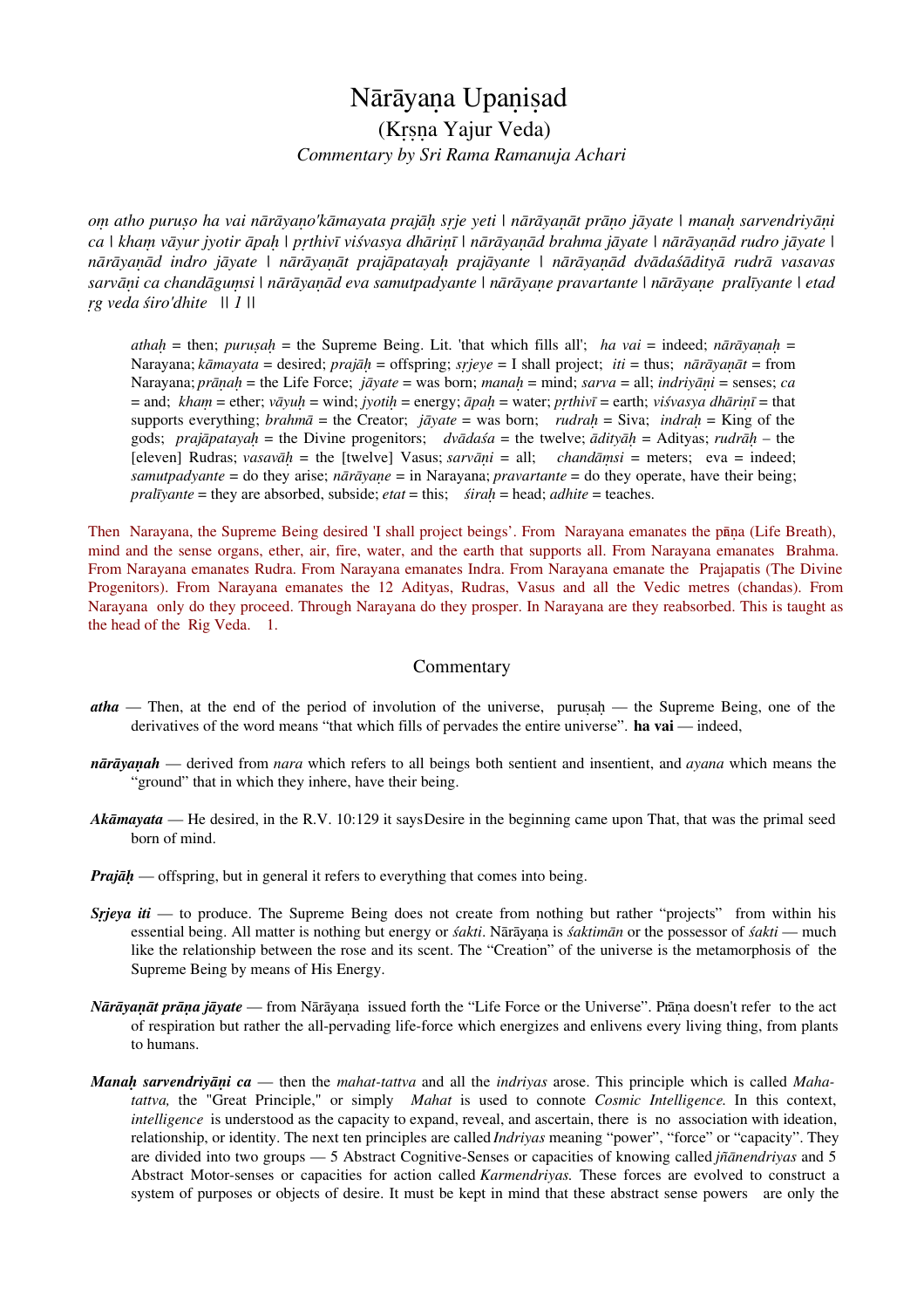inherent capacities in the Cosmic Mind (*Manas*) to cognise and to act. They are powers which need instruments through which to function. All the *Indriyas* (Sense-Powers) arise simultaneously within Mind.

- *khaṃ vāyur jyotir āpaḥ pṛthivī viśvasya dhāriṇī* | Space, air, fire, water, and the earth that supports all. The manifestation of the "instruments" are preceded by the *tan-mātras* - composed of the pronoun tad*,* "that," and the root mā "to measure," used here in the word *mātra*, meaning "an element or elementary matter or a measure" — it therefore translates as "thatness." These Subtle Associate Elements of the Indriyas (Sense-Powers) are the essence of Sound, of Touch, of Form, of Flavour, and of Odour. These 5 Subtle Elements (Tan-mātras) are the archetypal fivefold extensions of the formless manifestation of energy, the first conceivable division of matter, the subtlest prototype form of matter. From these 5 tanmātras the universe evolves, continues and finally disappears. A further increase of the restraining aspect of the Tamas Guṇa, produces an accretion of mass in the five Subtle Elements (Tan-matras) which forms the five Sense-Particulars or gross-elements (Mahā-bhūtas).
- *nārāyaṇāt brahmā jāyate* From Narayana emanates Brahma the Creator the personification of the rajasic energy.
- *nārāyaṇāt rudra jāyate* From Narayana emanates Rudra the transformative energy of the Cosmos, or the Tamasic energy.

*nārāyaṇāt indra jāyate* — From Narayana emanates Indra. Indra is the chief of the devas.

- *nārāyaṇāt prajāpatayaḥ prajāyante*  From Narayana emanate the Prajāpatis, those divine beings who assist Brahma with the work of creation, like Daksha and the others.
- *Nārāyaṇāt dvādaśa ādityāḥ* From Narayana emanates the 12 Adityas. The Adityas represent the sovereign principles, the personification of the laws that rule the universe and society. They are the pre-existent principles upon which the Universe is based. They are born from goddess Aditi which means the "Undivided Primordial Vastness", the totality, the first Goddess.

These Principles rule the relationship between human beings as well as the relationship between human beings and the forces of Nature. Thus there are two corresponding sovereign principles one that rules this world and one the other. Thus there are 6 pairs.—

|                | <b>Material World</b>                             |        | <b>Spiritual World</b>                        |
|----------------|---------------------------------------------------|--------|-----------------------------------------------|
| Mitra          | "Friendship", solidarity, sanctity of             | Varuna | "The Binder" the mysterious laws of fate, the |
|                | the promise.                                      |        | cosmic witness.                               |
| <b>Aryaman</b> | Chivalry, honour, the rules of $D\bar{a}t\bar{a}$ |        | Cosmic Order                                  |
|                | society                                           |        |                                               |
| <b>Bhaga</b>   | The inherited share                               | Amśa   | The gods given share                          |

## The Six Major Sovereign Principles

| <b>Tvastra</b>  | The Shaper, craftsmanship                                                                                     | <b>Savitra</b> | The Vivifier, motivation, drive.                          |  |
|-----------------|---------------------------------------------------------------------------------------------------------------|----------------|-----------------------------------------------------------|--|
| Pusan           | the Nourisher,<br>security,<br>Inner                                                                          | <b>Indra</b>   | The Mighty, courage, outer<br>security,                   |  |
|                 | prosperity                                                                                                    |                | heroism                                                   |  |
| <b>Vivasvan</b> | The Resplendent, ancestral custom,<br>morality, ethics, the law<br>- of<br>righteousness, the traditional law | <b>Visnu</b>   | The Pervader, knowledge, the all pervading<br>cosmic law. |  |

### The Six Minor Sovereign Principles

- *Rudrāḥ* Rudras are eleven in number and according to the Brhadaranyaka Upanishad they represent the 10 vital forces (Prāṇas) and the mind. The are called Rudras because they produce grief when they depart from the body. In the Puranas they are named as follows:— Saṅkara, Vīrabhadra, Girīśa, Ajaikapāda, Bhuvanadiśvara, Ahirbudhnya, Pināki, Aparājita, Kapāli, Sthānu and Bhaga.
- *Vasavah* Vasus are the earth (Dhara), water (Apah), fire (Anala), air (Anila), dawn (Prabhāsa), and twilight (Pratyuṣa) moon (Soma) and the pole star (Dhruva).
- *sarvāṇi ca chhandāms***i** Every ṛk mantra is expressed through a *chhandas*. Popularly *chhandas* is translated as "metre", such as Gāyatri, Anuṣhṭubh, etc.; the type of metre is said to be determined by the number of syllables. For instance a mantra in Gāyatri metre should have 24 syllables; however the rule is not rigid, there are mantrās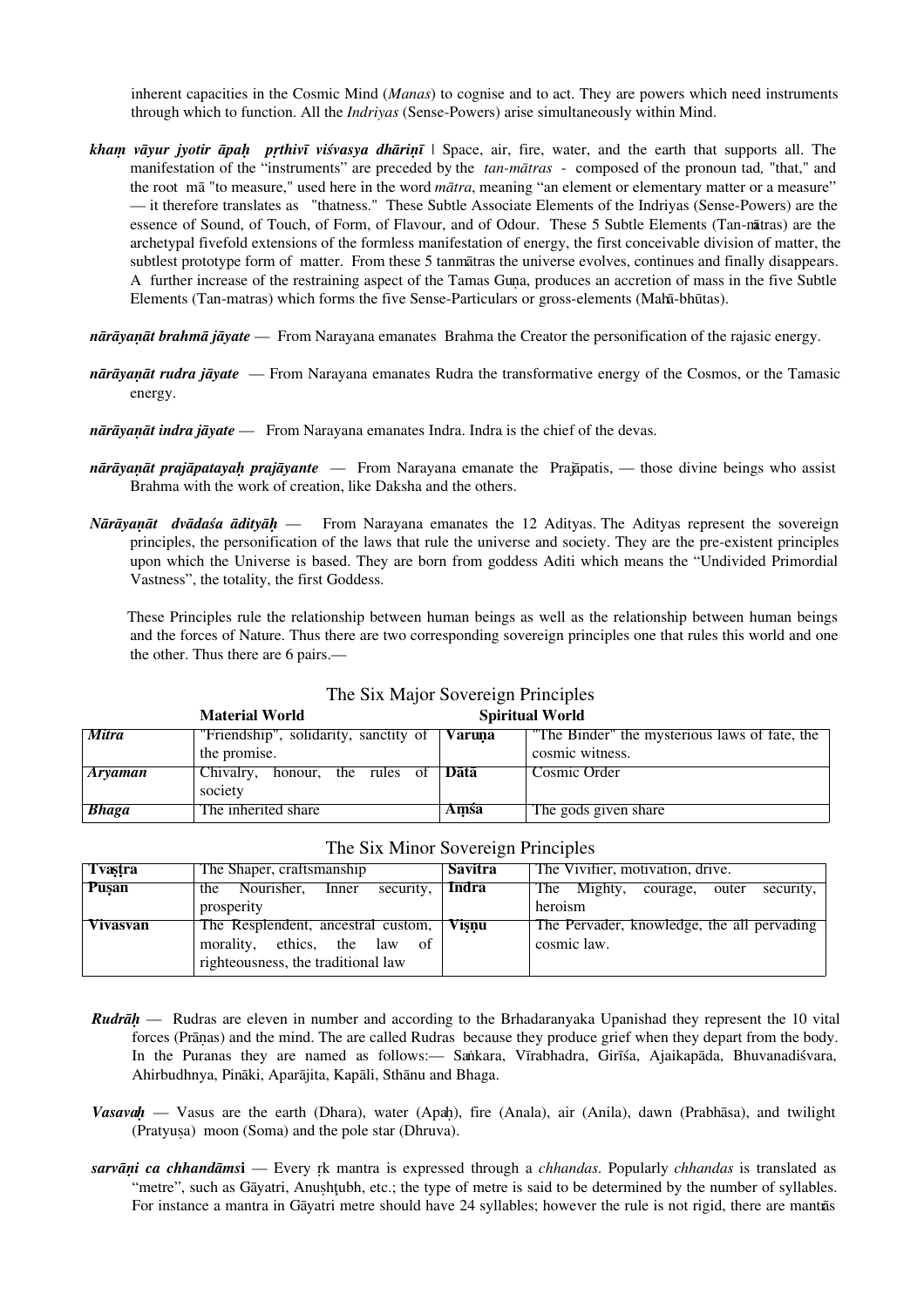in Gāyatri with 22-25 syllables. Chhandas is associated only with Vedic mantrās. The metres of verses of poetry in classical Sanskrit are said to be *vṛtta*.

Whenever a rk mantra is recited, the names of rshi, devata and chhandas have to be recited as well.

Most of the mantrās in RV are in 7 chhandas namely Gāyatri (24), Anustubh (32), Paṅktih (40), Jagatī (48), Usnih (28), Brhatī (36) and Trishtup (44), the number in parenthesis indicating the number of syllables. The remaining are in remaining 10 chhandas namely atijagatī (52), atiśakvarī (60), atyaṣţiḥ (68), atidhṛtiḥ (76), ekapada (10), śakvari (56), astih (64), dhrtih (72), dvipada (20) and pragātha.

To understand these ideas, we should move away from the simplistic definition of chhandas in terms of the number of syllables. Sri Aurobindo translates 'chhandas' as 'the poetic measure of the sacred mantrās'.

It may be recalled from the essay *Suparņa* that various chhandas assume the form of birds and recover the Soma, the Delight of Existence from the Supreme place. Again TS (4.3.2) mentions that the ṛṣi Vasiṣṭha is born from the Rathantara sāman, Viśvāmitra from the Vairūpa, the rsi Viśvakarma from the Śakvāra and Raivata Sāman etc.

TS (4.3.8) has a long list of stomās and their functions. According to Sri Aurobindo, stoma is a hymn of praise and Godaffirmation.

Note that in the symbolic construction of the symbolic fire-altar mentioned in Kanda 4, chhandas plays an important role. One of the types of bricks used in the physical altar is called chhandas bricks. This is discussed in TS (5.3.8). This section has its own type of symbolism.

*nārāyaṇāt eva samutpadyante* — From Narayana only do they proceed. *nārāyaṇe pravartante* — In Narayana do they operate *nārāyaṇe pralīyante* — In Narayana are they re-absorbed.

In Taittiriya Upanishad Brahman or the Supreme Reality is described in 3 ways:—

*1. satyaṃ jñānam anantaṃ brahmā* (2:1) — Brahman is existence, consciousness, infinity.

*2. yato vāco nivartante | aprāpya manasā saha | ānandaṃ brahmaṇo vidvān* | (2:4) — That from which speech recoils, along with the mind, incomprehensible, ineffable, that Supreme Bliss know to be Brahman.

*3. yato vā imāni bhūtāni jāyante | yena jātāni jīvanti | yat-prayanty-abhi-saṃviṣanti | tad-vijijñāsasva | tad brahmeti* | (3:1) That from which all beings arise, in which they exist and into which they are ultimately dissolved — investigate That, That is Brahman.

Narayana is identified with Brahman as the "Ground of Being" or the Field in which everything arises, exists and subsides. Just as the ocean is one, but within it arise tides, waves, ripples, tempests, whirlpools, currents, tsunamis etc., they all arise from the ocean, have their existence within the ocean and ultimately subside back into the ocean.

*etat ṛg veda śiraḥ adhite* — This the Rig Veda teaches.

*oṃ atha nityo nārāyaṇaḥ | brahmā nārāyaṇaḥ | śivaśca nārāyaṇaḥ | śakraśca nārāyaṇaḥ | dyāvā pṛthivyau ca nārāyaṇaḥ | kalaśca nārāyaṇaḥ | diśaśca nārāyaṇaḥ | ūrdhvaśca nārāyaṇaḥ | adhaśca nārāyaṇaḥ | antar bahiśca nārāyaṇaḥ | nārāyaṇa evedagum sarvam | yad bhūtaṃ yacca bhavyam | niṣkalo nirañjano nirvikalpo nirākhyātaḥ śuddho deva eko nārāyaṇaḥ | na dvitīyo'sti kaścit | ya evaṃ veda | sa viṣṇureva bhavati sa viṣṇureva bhavati | etad yajur veda śiro'dhīte || 2 ||*

*atha –* now, therefore; *nityaḥ =* eternal*; brahmā =* The Creator; *śivaḥ =* The Destroyer/Transformer; *ca =* and; *śakraḥ =* Indra, the King of the Gods; *dyāvā =* the Heavens; *pṛthivī =* the Earth; *kalaḥ* = Time; *diśaḥ =* the Directions; *ūrdhvaḥ* above; *adhaḥ =* below; *antaḥ =* within; *bahiḥ =* without; *evedam*  $s$ *arvam* = all this;  $yat$  = which; *bhūtam* = was;  $yat$ -ca = and which; *bhavyam* = will be; *niskalah* = without parts; *nirañjanaḥ =* immaculate; *nirvikalpaḥ =* inconceivable; *nirākhyātaḥ =* indescribable; *śuddhaḥ =* pure; *devaḥ =* Divine; *ekaḥ =* One; *na =* not; *dvitīyaḥ = a second, another; asti =* there is; *kaścit =* anything; *yaḥ =* whosoever; *evaṃ =* this; *veda =* knows; *saḥ =* he; *viṣṇuḥ =* Vishnu the allpervader; *eva =* indeed, surely; *bhavati =* becomes; *etat =* this; *śiraḥ =* the head; *adhīte =* teaches.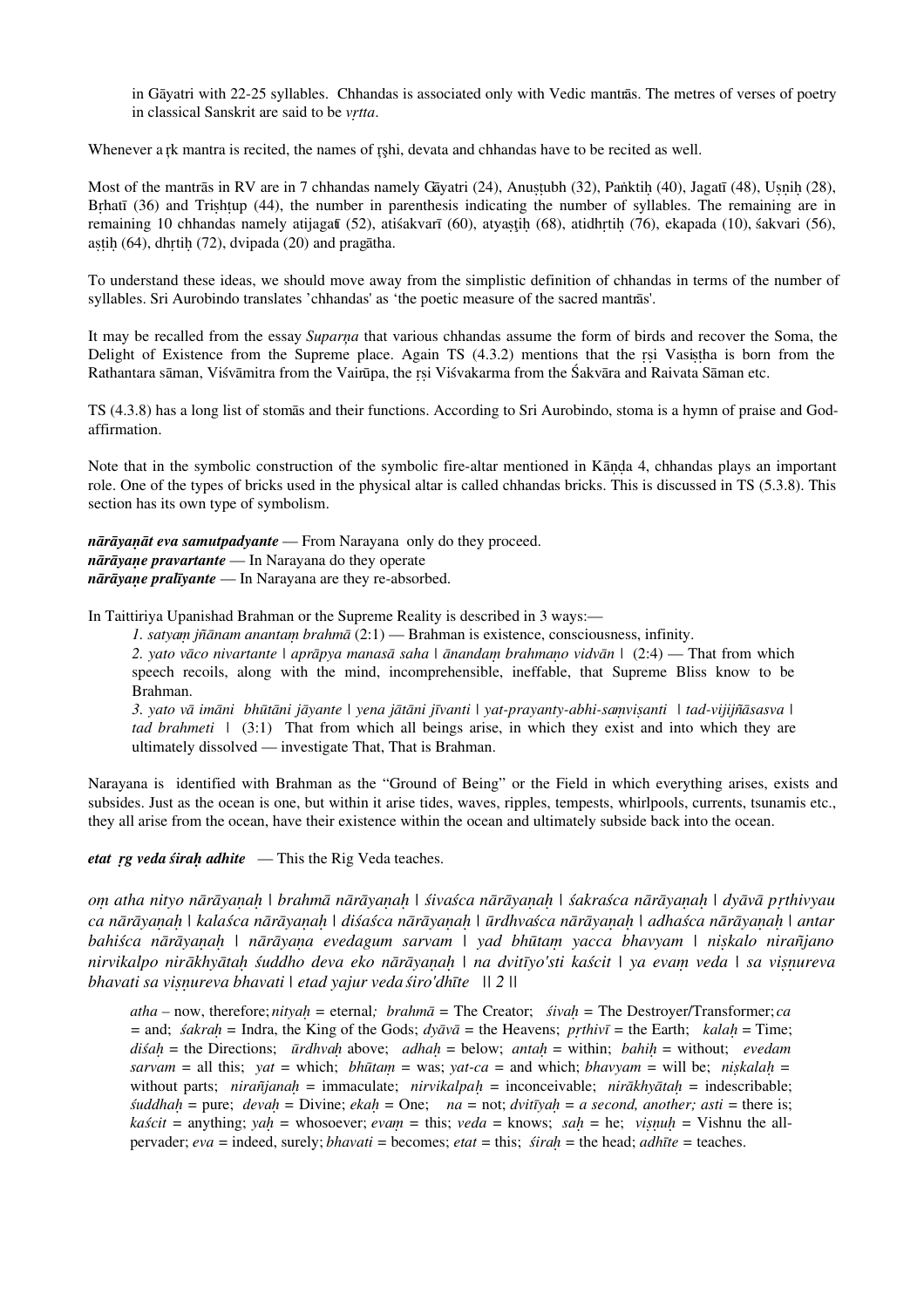Narayana is eternal. Brahma is Narayana. Siva is Narayana. Indra is Narayana. Time is Narayana. Space is Narayana, the intermediate quarters also are Narayana. That which is above is Narayana. That which is below is Narayana. That which is within and that which is without is Narayana. The entire Universe which existed and that which will exist is Narayana. Narayana is the only One that is partless, immaculate, inconceivable, indescribable, pure and divine. There is no second. Whosoever knows Him thus, becomes Vishnu. This the Yajur Veda teaches. 2.

#### **Commentary**

- *nityo nārāyaṇaḥ Narayana is eternal* one should not think of 'eternal' as durability is time and space. Time and space are mentioned below as arising from Narayana – therefore He is, by definition unconditioned by them.
- *brahmā śivaśca śakraśca nārāyaṇaḥ Brahma, Siva and Indra are Narayana* Brahma and Siva are the personification of the creative and the transformative energies of the cosmos. Indra is the 'king of the gods' who rules the Universe. In Pauranic lore the trinity is composed of Brahma, Siva and Vishnu, but here because Vishnu is being identified with Narayana the Absolute, Indra has been substituted in his place.
- *kalaśca nārāyaṇaḥ …. evedagum sarvam Time is Narayana...... The entire Universe which existed and that which will exist is Narayana.* Narayana here is not being described as a "Personal Deity" but rather as the Absolute. The Veda says: *sarvam khalvidam Brahma* — "All this entire [expanding] Universe is Brahman!" Here Narayana is being equated with the Absolute all pervading Brahman which is the material as well as the efficient cause of the entire universe with it's countless galaxies!
- *Niṣkalaḥ* The universe comprises 2 aspects of being *sakala* and *niṣkala*. *Sakala* "with parts" refers to the universe that is subject to scientific investigation, it is the realm of 'Logos' and *Niṣkala* "without parts" refers to the realm of 'Mythos'.
- There are 2 ways of thinking, speaking and acquiring knowledge *sakala* and *niṣkala*. These are two complimentary ways of arriving at truth.
	- *Sakala* 'Logos' is the rational, pragmatic and scientific thought that enables us to function well in the world. Logos relates to facts and figures and corresponds to the objective world of our common experience. Logos looks ahead and tries to improve and discover new ways of being, to achieve greater control over our environment and to invent and innovate. Logos cannot assuage human pain and suffering, it cannot answer questions about the ultimate value of human existence.
	- *Niṣkala* 'Mythos' is primary as it is concerned with what is timeless and constant in our existence. Mythos is retrospective and deals with the origins of life, to the foundations of a culture and to the unconscious mind. It relates to the questions: who are we? Why are we here? And what do we do next? Mythos is not concerned with pragmatic day to day issues but rather with meaning. Mythos provides a spiritual context that helps us to make sense of our day to day lives. The mythological stories of the Purāṇas and Itihāsas deal with psychology and the unconscious mind.

Narayana is *niṣkala* in other words not the object of a scientific or logical quest.

- *Nirañjanah* 'immaculate' Narayana is free from every sort of conceivable blemish or moral stain. The moral stains to which we humans are subjected are: *kāma* — self-referent desire; *krodha* — anger, *moha* — delusion or ignorance of our true spiritual nature and identification with the mind and body; *mada* — arrogance, considering ourselves more important and more qualified than others; *lobha* — greed, stinginess, parsimony; *mātsarya* malicious envy of the qualities or the achievements or possessions of others. Narayana is completely free from all of these character stains.
- *Nirvikalpah* 'Inconceivable' in order for us to be able to imagine something we need to know it's type or genus human, animal, vegetable, mineral etc. it's qualities — tall/low, thick/thin, dark/light etc. it's activities or motion — stationary, forward, upward, circular etc. Anything that is devoid of these qualifications is inconceivable.
- *Nirākhyātah* 'inexpressible' it stands to reason that if we cannot even conceive of anything then it's description would also be impossible. Therefore, anything that Scripture says about the Supreme being is an aproximation only and not to be taken as a literal and absolute fact.
- *Śuddhah* 'pure' the synonym 'immaculate' was a negative attribute in that it negated the possibility of Narayana being contaminated by any adventitious imperfection. 'Pure' here refers to Narayana's essential quality of absolute inherent perfection and grace.
- *Devah* 'God'— from the root *div* which means 'to shine'. It means Being of Light.
- *eko nārāyaṇaḥ na dvitīyo'sti kaścit* Narayana is One, there is no 'other' in any way whatsoever. Narayana has already been clearly defined and described as comprising of the entire Universe, and also pervading the entire universe, every particle is pervaded by Narayana, so by definition there can be nothing that is "other" than It.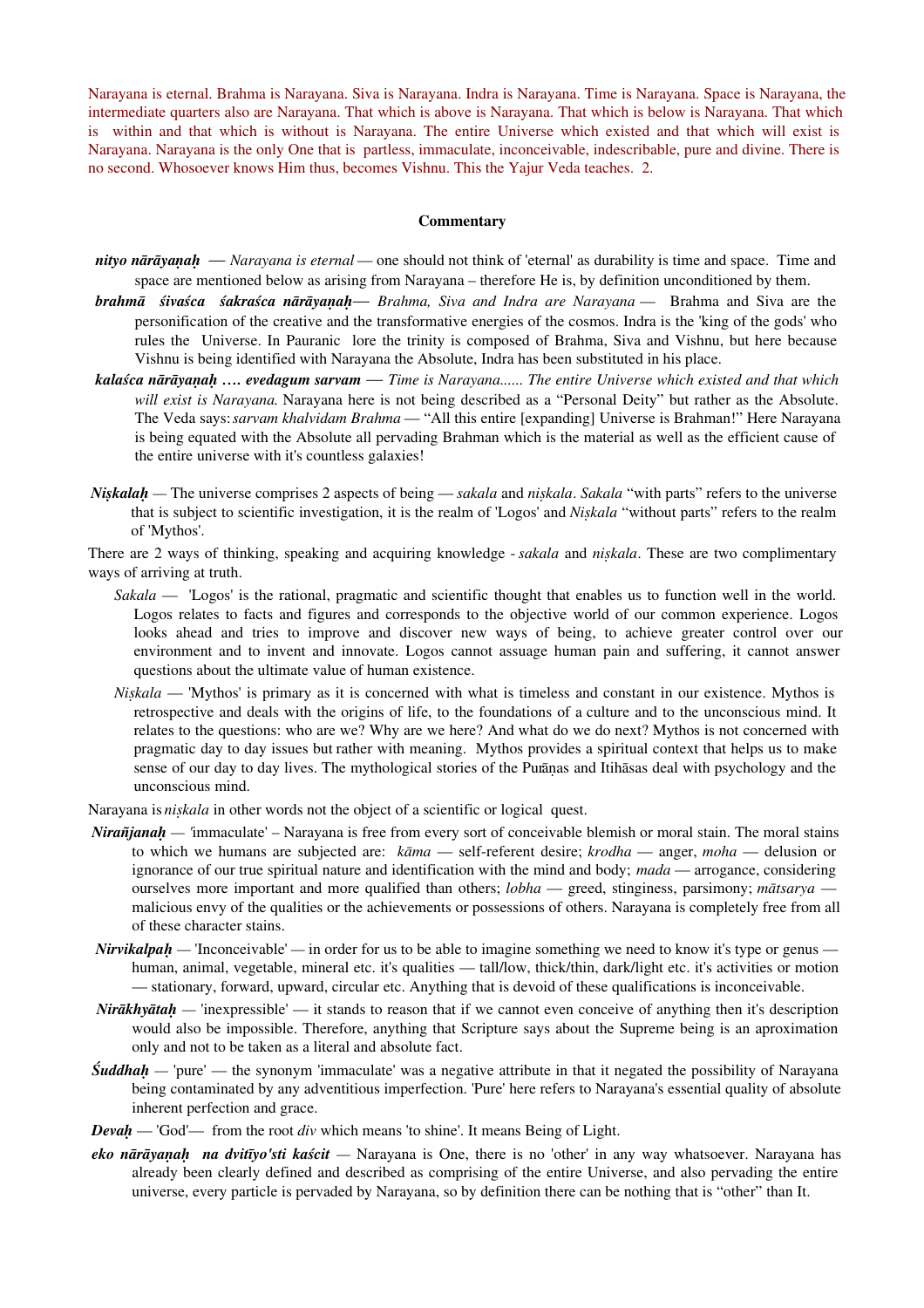*oṃ ityagre vyāharet | nama iti paścāt | nārāyaṇāyetyupariṣṭāt | oṃ ityekākṣaram | nama iti dve akṣare | nārāyaṇāyeti pañcākṣarāṇi | etad vai nārāyaṇasya aṣṭākṣaraṃ padam | yo ha vai nārāyaṇasya āṣṭākṣaraṃ padam adhyeti | anapabruvas sarvam āyur eti | vindate prājāpatyaguṃ rāyas poṣaṃ gaupatyam | tato'mṛtatvam aśnute tato'mṛtatvam aśnuta iti | ya evaṃ veda | etat sāma veda śiro'dhīte || 3 ||*

*iti =* thus; *agre =* in front; *vyāharet =* place; *namaḥ =* salutations; *paścāt =* afterwards; *nārāyaṇāya =* to Narayana; *upariṣṭāt = ekaḥ =* one; *akṣaram =* syllable*; namaḥ =* salutations; *dve =* two; *akṣare =* syllables; *pañca* = five; *akṣarāṇi =* syllables; *etat =* this; *vai =* indeed; *nārāyaṇasya =* Narayana's *aṣṭākṣaraṃ =* Eight-syllabled; *padam =* sentence; *yaḥ =* whosoever; *ha vai =* verily; *adhyeti =* recites, studies; = *anapabruvah* = free from infamy or disgrace; renown; *sarvam* = all, everything;  $\bar{a}yuh = \text{long-}$ life, health; *eti =* arrives at, approaches; *vindate* = obtains; *prājāpatyaṃ* = procreative energy or power; *rāyaḥ =* regal wealth; *poṣaṃ =* growth, abundance; *gaupatyam =* possession of cattle, or "master of the senses" or hegemony; *tatah* = thereupon; *amrtatvam* = immortality; *aśnute* = reaches, obtains; *etat* = this; *sāma-veda-śiraḥ =* the Sama Veda; *adhīte* = teaches.

One should utter **Om** first, then **namah** and thereafter **narayanaya**. **Om** is a single syllable. **Namah** consists of two syllables. **Narayanaya** consists of five syllables. This is the mantra of eight syllables (*ashtakshari*) pertaining to Narayana. Whoever studies this mantra and chants it constantly, becomes free from all disgrace, attains full life and hegemony. He enjoys royal pleasures and attains self-mastery, thereupon He attains Liberation, yea Final Liberation. This the Sama Veda teaches. 3.

#### **Commentary**

This verse gives the construction of the sacred Aṣṭākṣari mantra. Here we are introduced to the benefits which accrue from a regular and focussed recitation this mantra.

- 1. *Anapabruvaḥ* Freedom from disgrace, in other words we will overcome all our past indiscretions and become well-renowned.
- 2. *Sarvam āyuḥ* Health and a full life-span.
- 3. *Prājāpatyam* Procreative energy or power to become like Brahma in the ability to accomplish projects.
- 4. *Rāyas-poṣam* Increasing prosperity and wealth.
- 5. *Gaupatyam* Mastery of the sense freedom from all sensual conditioning.
- 6. *Amṛtatvam* immortality.

Usually *amṛtatvam* is used to describe the state of *mokṣa* or final liberation. Śrīvaiṣṇavas don't accept the theory of *jīvan-mukti* or "liberation while still embodied" as taught in Advaita Vedānta. Now, interpreting the two terms juxtaposed: 'mastery of the senses' and 'immortality' the Śruti clarifies:—

> yadā pañcāvatiṣṭhante jñānāni manasā saha | buddhiś ca na viceṣṭate tām āhuḥ paramām gatim ||

*When the five cognitive senses together with the mind cease (from their normal activities) and the intellect itself does not stir, that, they say, is the Highest State. (paramam gatim) Katha Up 4:3:10.* 

This is also validated by the Purāna:-

yadā sarve vimucyante kāmā yasya hrdisthitāḥ | tadāmrtatvam āpnoti jīvanneva na samśayah ||

*When all the desires within the heart are annulled one becomes liberated, undoubtedly, even while living. Garuda Purana 1:236: 12*

Therefore, once we have achieved mastery of the senses and freedom from all sensual conditioning, and thus freedom from desires, cravin[g](#page-4-0) and attachment, then we attain to a mental state of complete freedom from suffering<sup>1</sup> — this is what is termed here as *amrtatvam* or immortality.

<span id="page-4-0"></span><sup>1.</sup> Even here and now Samsāra is overcome by those whose minds rest in equanimity. For the Brahman (individual Self), when uncontaminated by Prakrti, is the same everywhere, therefore they are established in Brahman. (Bhagavad Gita 5:19)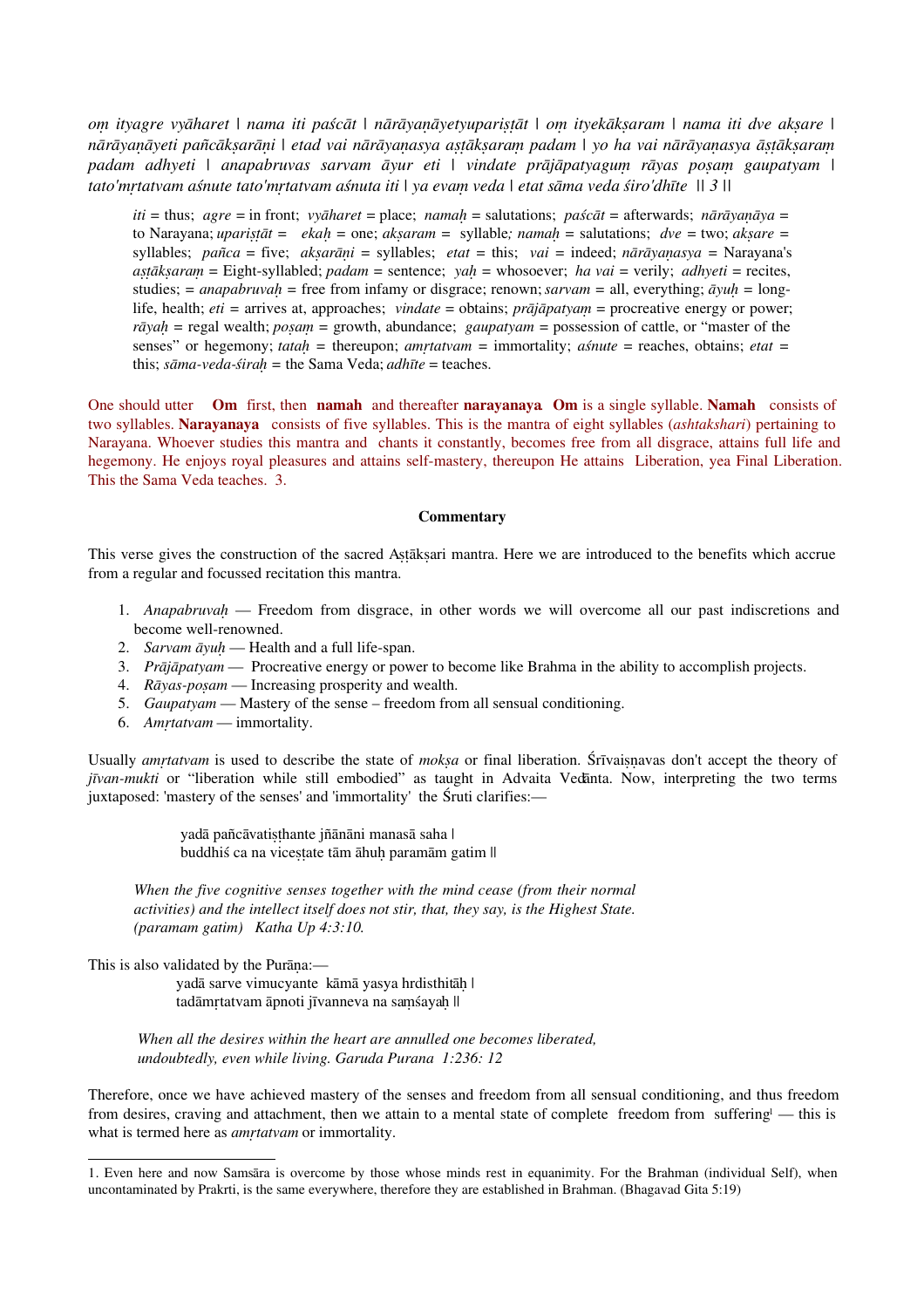*pratyag ānandaṃ brahma puruṣaṃ praṇava svarūpaṃ | akāra ukāra makāra iti | tan ekadhā samabhavat tad-etad oṃ iti | yam uktvā mucyate yogī janma saṃsāra bandhanāt | oṃ namo nārāyaṇāyeti mantropāsakaḥ | vaikuṇṭha bhuvana lokaṃ [2](#page-5-0) gamiṣyati | tad idaṃ paraṃ puṇḍarīkaṃ vijñāna-ghanam | tasmād tadidāvan mātram | brahmaṇyo devakī putro brahmaṇyo madhusūdana oṃ | sarva bhūtastham ekaṃ nārāyaṇam | kāraṇa puruṣaṃ akāraṇam parabrahma oṃ || 4 ||*

*pratyag ānandaṃ =* absolute Bliss; *brahma puruṣaṃ =* The Great Being; *praṇava svarūpaṃ =* who is embodied in OM; *akāra -ukāra -makāra iti = w*hich is comprised of the three letters AUM; *tat =* that; *ekadhā =* once; *samabhavat =* coming together, conformity; *etat =* this; *yam =* whoever; *uktvā =* having recited; *mucyate =* is liberated; *yogī =* the Yogi; *janma -saṃsāra-bandhanāt =* from the bondage of birth and repeated transmigration; *oṃ namo nārāyaṇāya =* om namo narayanaya; *iti =* this; *mantropāsakah* = the one who meditates upon this mantra; *vaikuntha -bhavanam* = to the realm of vaikuntha; *gamiṣyati =* attains, reaches; *idaṃ* = this; *paraṃ =* supreme; *puṇḍarīkaṃ* = lotus; *vijñānaghanam =* filled with transcendental wisdom, *tasmāt* = therefrom; *tat =* that; *idāvan-mātram =* as bright as lightning; *brahmaṇya =* religious, filled with greatness; *devakī putraḥ =* the son of Devaki; *madhusūdana =* the destroyer of the demon Madhu; *sarva bhūtastham =* situated within all beings, pervades all the five elements; *ekaṃ =* one only; *kāraṇa =* the cause [of everything]; *puruṣa =* that which fills everything; *akāranam* = uncaused; *parabrahma* = the Supreme Being.

The Yogi that recites the name of Him, who is Bliss Absolute, The Great Purusha, who is represented by Om comprised of the three letters A, U, and M, is released from the bondage of birth and repeated transmigration. He who chants the mantra **om namo narayanaya** reaches the realm of Vaikunta. That is this Lotus, it is replete with transcendental wisdom and bright as lightning. The son of Devaki (Krishna) is the Supreme, Madhusudana is the Supreme, Narayana who pervades all beings, who is ONE only, the Cause of all, being Himself causeless is the Supreme Being (parabrahman). 4.

#### **Commentary**

- *Yogī* = one who practices Yoga which is the path of unification with the Supreme. Yoga refers to all those methodologies which help us to rediscover our true nature and liberate us from suffering.
- *Brahma-Puruṣa*The spiritual aspirant who chants the name of the the 'Great Being' is liberated from rebirth. *Puruṣa* means either 'that which fills everything' or 'He who lies within the city of the heart' and is represented by the sound OM which is comprised of three letters. Each of these letters representing a state of consciousness:—

'A' indicates *jāgrata* — 'wakeful' consciousness in which we are engaged with, and interacting with the external world.

'U' indicates *svapna* — the 'dream state' of consciousness or the internal world of the emotions, ideas, memories etc.

'M' indicates *suṣupti* — 'dreamless sleep' an unconscious state in which there is no recollection of subject and object dichotomy.

OM represents turiya — the 'fourth state' of transcendental consciousness accessed only in very deep states of meditation and enlightenment.

*'reaches the realm of Vaikunta'.* **—** The ultimate outcome of the upāsana of this mantra is the attainment of Vaikuntha. This realm of Vaikuntha is then declared to be *here* within the lotus of the heart, filled with transcendental consciousness. The heart is said to be the seat of the mind, the inner spiritual realization comes as a flash of lightning. Let us now study the implication of this teaching.

#### **The Nature of Vaikuntha.**

Many of the ācāryas following the Purāṇas have given elaborate material descriptions of Vaikuntha based upon Medieval Indian Aesthetics. Vaikuntha is said to be a 'world' (some say a planet) somewhere in space, higher than any other world. It has beautiful gardens and flower-beds, in the middle there is a huge and gorgeous temple (like Srirangam), with exquisite halls and pavilions, populated by beautiful birds, animals etc, angelic beings, people, gods, sages etc. There is music, singing dancing and so forth. But how realistic are these descriptions? According to the

<span id="page-5-0"></span><sup>2</sup> Some manuscripts have *bhavanam* instead of *bhuvana lokam*.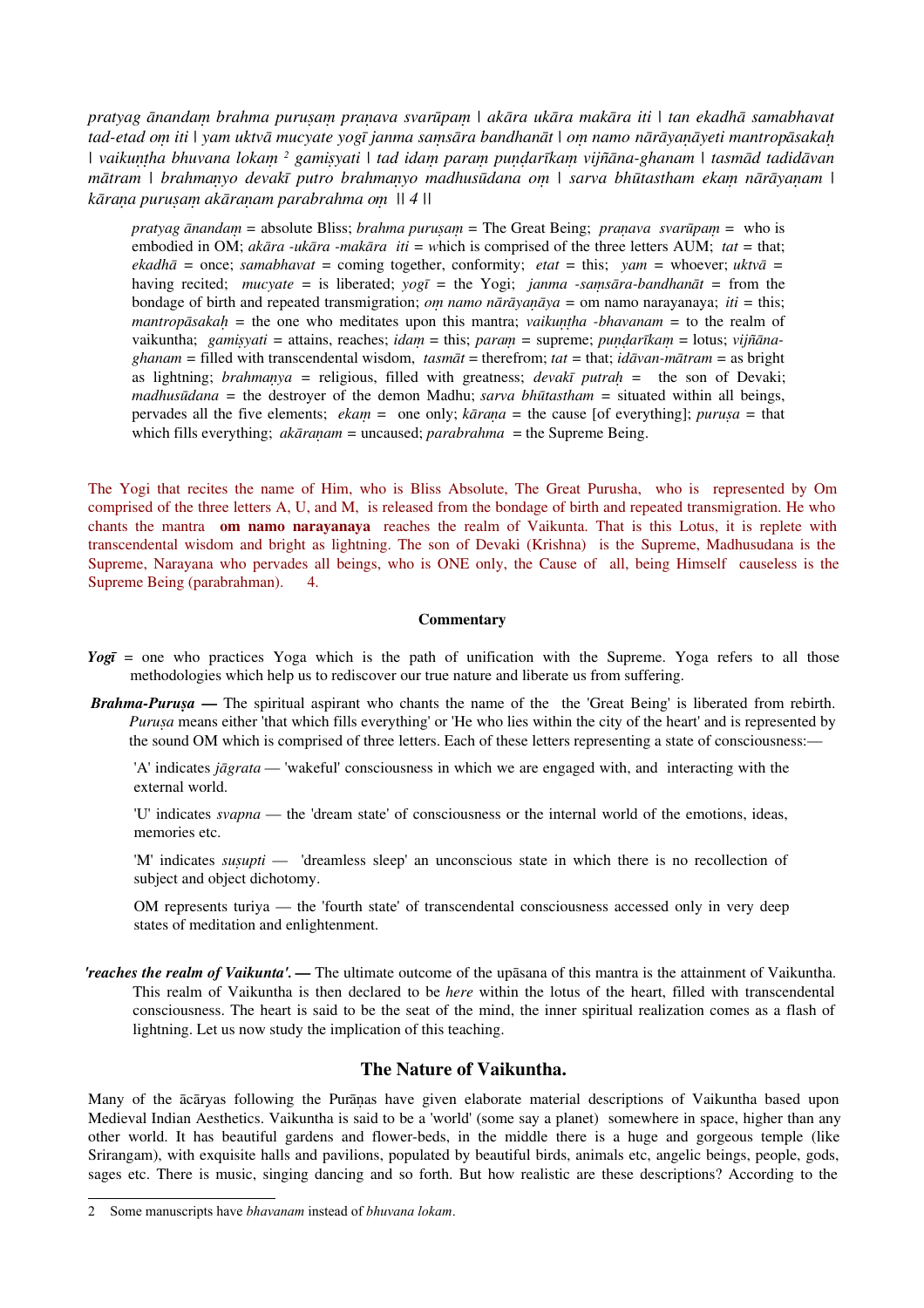principles of Vedic hermeneutics all these descriptions are known as '*arthavāda*' — their only value is to encourage less refined devotees in their Dharma practice.

*Vaikuṇṭha* means 'free from hindrances or obstacles'. It does not refer to a geographic location in space but is a *state of*  $\it consciousness!$  Rāmānuja in his Vaikuṇṭha Gadyam<sup>[3](#page-6-0)</sup> says:—

"The universe consists of fourteen realms; beyond these, there are seven envelopes which are ten times the size of these Universes; Beyond all these realms based upon Cause and Effect; there exists *that* which is called "transcendental space" (*parama vyoman*) which cannot be comprehended nor expressed by Brahma and others — *That* is Sri Vaikuntam, the Divine Realm."

He then goes on to give a very materialistic and aesthetic description of Sri Vaikuntha. But even here the acharya has introduced a paradox!

1. Firstly he says that Vaikuntha is beyond the realms of cause and effect — which means all the 14 realms of being which are subject to cause and effect.

2. He then says that it is in "transcendental Space" not the physical space that we know.

3. It cannot be comprehended nor expressed by Brahma and all the other gods.

Brahma and Shiva's intelligence is far superior to any human intellect, therefore if they, cannot understand and express it then there is absolutely no chance of any human being, no matter how enlightened of doing the same! If Vaikuntha is beyond cause and effect and therefore of the pairs of opposites and all the dichotomies of human existence then it is indeed incomprehensible and nothing intelligible can be predicated of it. After taking this position the acharya then continues with a poetic description of that indescribable place! How are we to resolve this paradox? Throughout the Sacred Literature of India we have declarations of something being incomprehensible and indescribable followed by a description. The reason being that the vague, the formless and the non-material have no attraction for the common people. They need images, ideas, rewards, punishments etc to motivate them to Dharma practice. So the purpose of these descriptions is only to motivate those of lesser intelligence, while indicating to those of higher intelligence that all this is provisional only and not the absolute Truth. The Vishnu Purana declares:—

> Pradhāna-puruṣāvyakta-kālānām paramam hi yat | paśyanti sūrayah śuddham tad visnoh paramam padam ||

*What is beyond matter, spirit, manifestation, and time; that pure [state] which sages behold that is the supreme abode of Vishnu. (Vishnu Purana 1.2.16)*

viśuddham bodhanam nityam ajam aksayam avyayam | avyaktam avikāraṃ yat tad viṣṇoḥ paramaṃ padam || na sthūlam na ca sūksmam yanna viśesana agocaram | tat padaṃ paramaṃ viṣṇoḥ praṇamāmaḥ sadāmalam ||

*That which is the Supreme State (Paramam Padam) of Vishnu is pure, conscious, eternal, unborn, undecayable, inexhaustible, unmanifest, immutable, It is neither gross nor subtle, nor capable of being defined, to that ever immaculate Supreme State of Vishnu I bow. Vishnu Purāṇa 1:9:50 - 51*

From these verses it is absolutely clear that what is mean by *param-pada* — is not a "place" but rather an existential transcendental state of being.

*brahmanyo devakī putro brahmanyo madhusūdana om* — After indicating the incomprehensible inexpressible state of vaikuntha the Upanishad makes an oblique reference to Krishna the son of Devaki declaring him to be 'Brāhmaṇya' — worthy of veneration or worship. Krishna is the only pūrṇa-avatāra or complete incarnation of Lord Nārāyana. In this Upanisad Nārāyana is declared to be formless, all-pervading, absolute, incomprehensible and indescribable whereas Krishna has a definite form and a biography and is worthy of our devotion. He is qualified by the epithet "Madhusūdana" — which means the destroyer of the 'Honey-demon' — The Honeydemon is a metaphor for desire and craving for material enjoyments. It is desire which ensnares us and is the cause of our suffering and bondage to *samsāra*.

Nārāyaṇa as like water-vapour – present everywhere as humidity but having no definitive form, the avatāra is like the rain-cloud – consisting of water-vapour only but having a form and function and appearing and raining at a specific time and place. The *Arca-avatāra* or the sacred icon in the temple is like the water in a tap — available all the time.

<span id="page-6-0"></span><sup>3</sup> Some scholars dispute the authorship of the Vaikuntha Gadya by Rāmānuja on the basis that is a purely devotional and sentimental work unlike all the other strictly logical and scholarly writings of the acharya.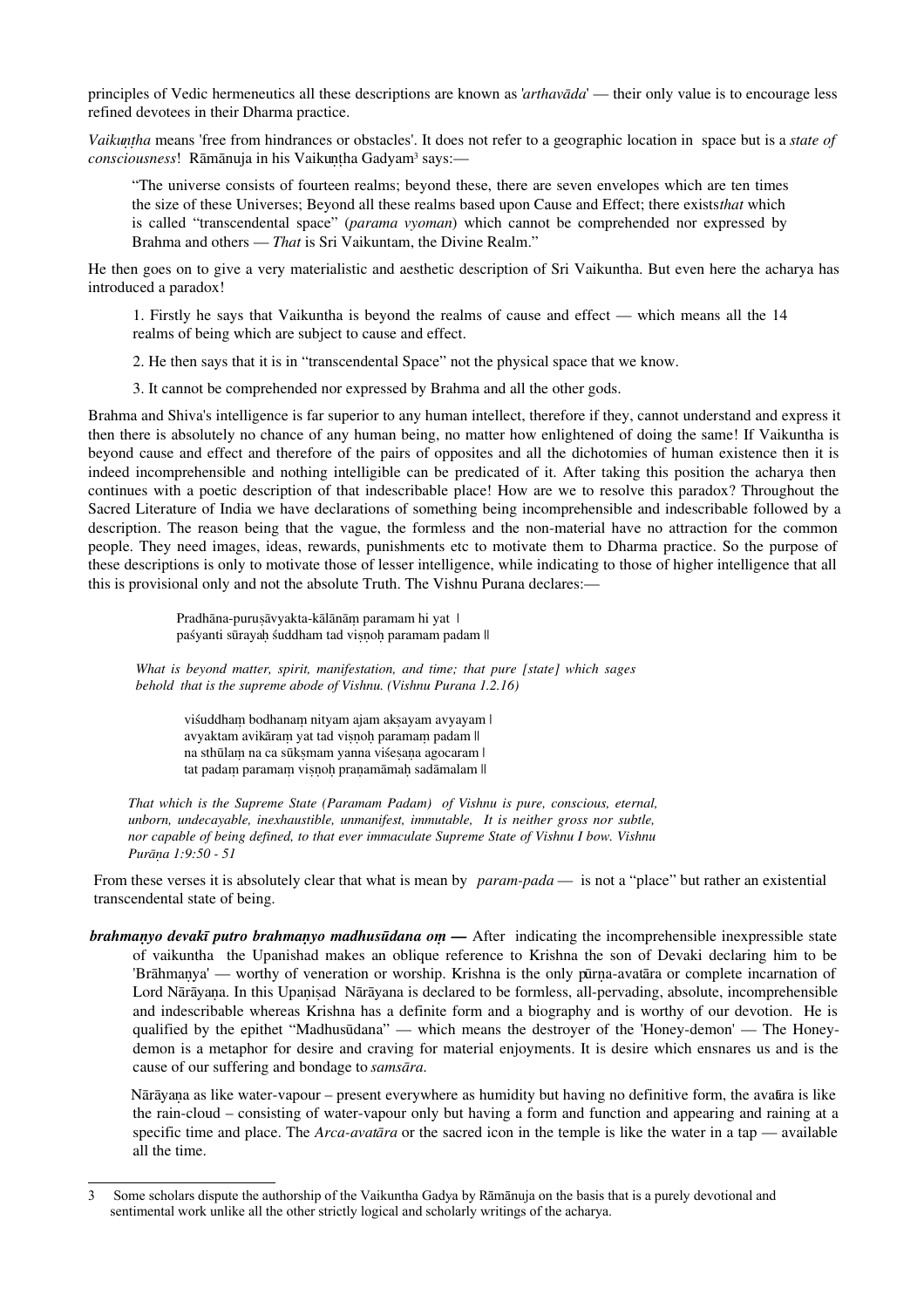- *sarva bhūtastham ekaṃ nārāyaṇam* Narayana is present within all beings without exception[.](#page-7-0)<sup>4</sup> The entire universe of animate and inanimate objects constitute his 'embodiment' or external manifestation.
- *kāraṇa puruṣaṃ akāraṇam parabrahma oṃ* Narayana is the Supreme Being (Parabrahman) cause of all manifestation but He is the causeless-cause.[5](#page-7-1) He is both the external manifestation (*phenomena*) and the underlying Reality (*noumenon*).

*etad atharva śiro yo'dhīte prātar adhīyāno rātrikṛtaṃ pāpaṃ nāśayati | sāyam adhiyāno divaskṛtaṃ pāpaṃ nāśayati | madhyandinam āditya abhimukho'dhiyānaḥ pañca pātaka upa pātakāt pramucyate | sarva veda pārāyaṇa puṇyaṃ labhate | nārāyaṇa sāyujyam avāpnoti nārāyaṇa sāyujyam avāpnoti | ya evaṃ veda | ityupaniṣat || 5 ||*

*etat* = this; *atharva-śiraḥ* = Atharva Veda; *yaḥ* = which; *adhīte* = teaches; *prātaḥ* = in the morning; *adhīyānaḥ* = whoever studies or recites; *rātri-kṛtaṃ pāpaṃ* = sins done at night; *nāśayati* = are destroyed; *sāyam* = in the evening; *divas-kṛtaṃ pāpaṃ* = sins that are done during the day; *madhyandinam* = at midday; *āditya* = the Sun; *abhimukhaḥ* = facing; *pañca pātaka* = the Five Great Sins; *upa pātakāt* = from minor sins; *pramucyate* = is liberated; *sarva* = all; *pārāyaṇa* = study; *puṇyaṃ* = merit; *labhate* = obtains; *nārāyaṇa sāyujyam* = unification or merging with Narayana; *avāpnoti* = obtains; *yaḥ* = whosoever; *evaṃ*  $=$  thus; *veda*  $=$  knows; *iti upanisat*  $=$  this is the secret teaching.

The Atharva Veda teaches that whoever recites this Upanisad in the morning destroys thereby the sins committed during the night. Whoever recites it in the evening destroys thereby the sins committed during the day. Whoever recites it at midday facing the sun is freed from the five heinous sins and all minor ones. He derives the same merit produced by the recitation of all the Vedas. Whoever knows this attains Union with Narayana. He attains Union with Narayana. This is the Secret Teaching. 5.

#### **Commentary**

This verse constitutes the *Phala-Śruti* or declaration of the fruits of the recitation of the Upanisad. It is common practice to append the Phala-Śruit to the end of every text that is used for practical liturgical purposes. It is important to appreciate that Sanatana Dharma does not teach about "forgiveness of sins by God" since sin is defined as follows:

#### *Paropakāra puṇyāya pāpāya para-pīḍanam* Virtue (*puṇya*) is benefiting other beings, Sin (*pāpa*) is causing harm to others.

So the remedy for *papa* is the opposite i.e. promotion of *punya*. If one has cause harm or pain to another being one rectifies it by either asking forgiveness from that person or performing acts of kindness and charity to others.

Sin is considered to be an obstacle to enlightenment<sup>[6](#page-7-2)</sup> *not* an offence to God. Sinful acts are done either out of ignorance, stupidity or malice<sup>[7](#page-7-3)</sup>. For maliciousness Karmic consequences are inevitable, for ignorance and stupidity the remedy is knowledge.

Even if you are the most culpable of all criminals, you will cross over all wrong-doing by the raft of knowledge alone.

Just as blazing fire turns fuel to ashes, O Arjuna, so does the fire of knowledge turn all Karma to ashes.

Verily, there is no purifier in this world equal to knowledge; one that is perfected in Karma Yoga discovers this (knowledge) spontaneously, in oneself in due time.

(Bhagavad Gita 4:36,37,38)

<span id="page-7-2"></span>6 'But one who has not refrained from sinful conduct (*duscharitam*), who is not tranquil, is not composed, is not of peaceful mind, cannot obtain Him through wisdom' (Katha. Up., 1.2:24).

<span id="page-7-0"></span><sup>4.</sup> With the mind harmonised by Yoga one sees equality everywhere; one sees one's Self as abiding in all beings and all beings in one's own Self. He who sees Me everywhere and everything in Me; I am not separated from him and he is never separated from Me. (Bhagavad Gita 6:29,30)

<span id="page-7-1"></span><sup>5. [</sup>Akrūra said to Krishna:]— "I prostate before Thee, the ultimate cause of all, beyond the cause-effect relationship. I prostrate before Nārāyaṇa the Primordial and Undecaying Person." (Srimad Bhagavatam 10:40:1)

<span id="page-7-3"></span><sup>7</sup> In the Shastras we have many lists of "sinful" behaviour for example from the Mahabharata we have a list of sinners as follows: — "Assertion of one's own superiority, cupidity [*lolupa*], inability to tolerate the slightest insult, bad temper, fickleness, neglect of protecting those who seek it. One who thinks only of sexual enjoyment, who is prejudiced, hubris, one who gives and then regrets it, the miser, one who praises power/wealth and pleasure, and misogynists these are included with the above." — Udyoga Parva. 43:18,19